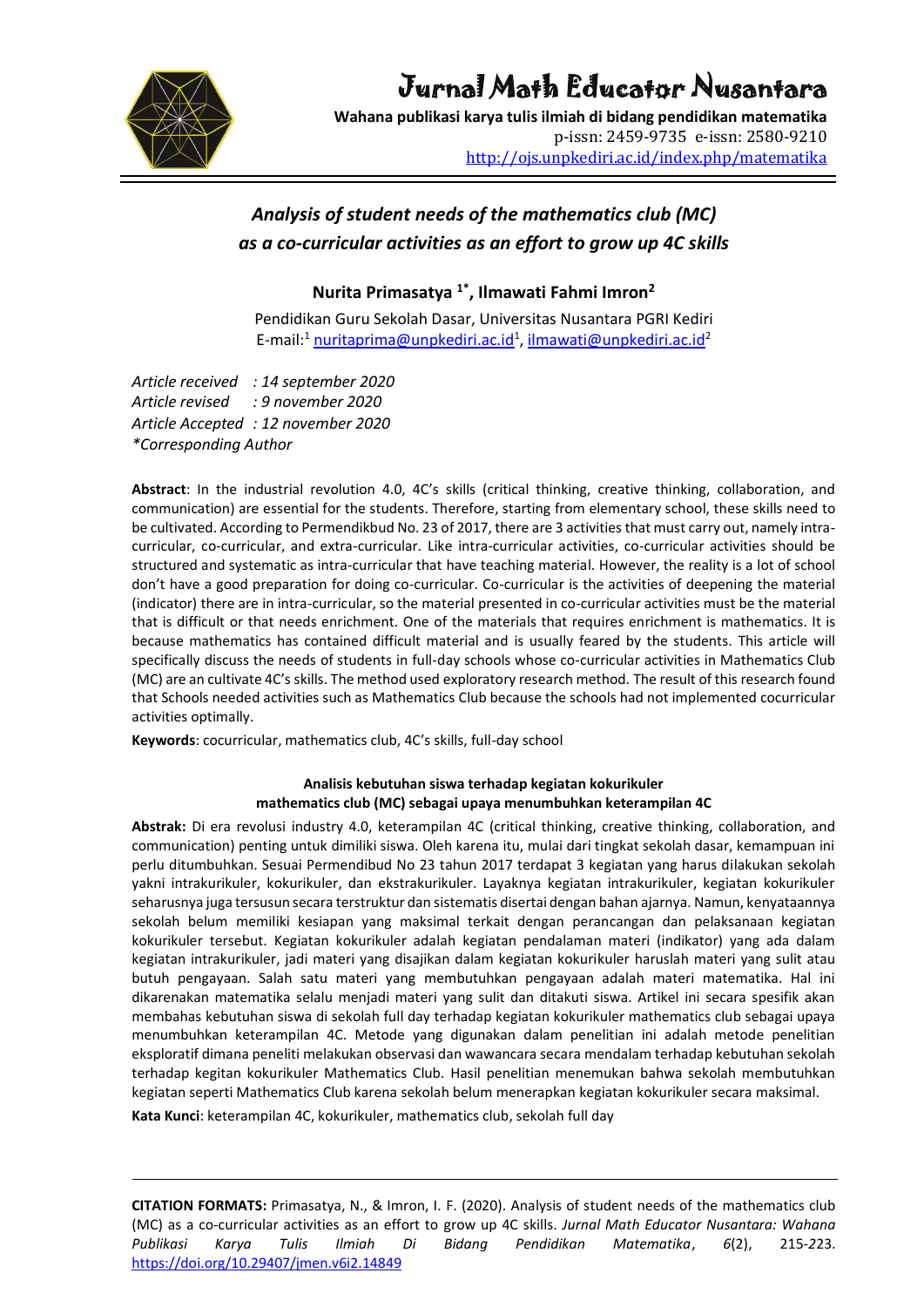#### **INTRODUCTION**

Elementary school students are usually in the age of 7-12 years old range and are in the operational concrete thinking stage (Piaget, 2013). In the stage, the students can receive and reason concrete bits of knowledge. In line with Piaget, Van Hiele theory of thinking also categorizes the elementary school students as the analytical thinking phase or level 1 (Pakaya et al., 2019). In this phase, the students can group geometrical structures based on their concrete shapes (Primasatya & Jatmiko, 2018). In other words, according to Piaget and Van Hiele theory of thinking, the teaching method for elementary school students should be concretely delivered. This allows the students to receive and reason the information they obtain.

One obstacle which is often complained about by the students is that in the mathematics class, the lesson is often abstract or not concrete. Also, mathematics is abstract in its nature. However, the teaching of mathematics in elementary school needs to be done via concrete media, based on Piaget's theory categorizing them as the operational concrete thinking stage (Primasatya & Jatmiko, 2018). The concrete media can bridge the abstract thinking mathematics with their level of thinking. The media can be presented in the experimental activities, so the knowledge can be optimally transferred.

Relating to mathematics teaching in schools, the program or activity which will be done should also refer to the regulation. In the current curriculum (Curriculum 2013), since 2018 the teaching of mathematics for higher elementary school grades (grade 4, 5, and 6) there is an additional portion (other than the thematic lesson) for  $6 \times 35$  minutes in a week. This will allow the mathematics lesson to be done completely but still comprehensive. Nonetheless, the allocated time used in the mathematics class only allows the students to understand the material, not the 4C's skills which are very essential in the industrial revolution 4.0 era (Zubaidah, 2018). In cultivating the 4C's skills on the elementary school students, mathematics teaching is not only limited to the intracurricular activity but also loaded in the co-curricular and extracurricular ones.

Nowadays, some schools have applied to the full-day system. Since *Permendikbud No 23 Tahun 2017* about the 5-day school system was regulated, controversy has emerged. This is because this regulation is designed for an ideal condition, without considering the infrastructures and conditions in the whole educational system (Miftah, 2018). Nevertheless, full-day school regulation has been applied in many schools. In the city of Kediri, during the 2019/2020 academic year, all middle and higher schools have applied the full-day school system, while in the elementary schools, only a few of them applied, including SD Lab UNP Kediri, SDI Al-Huda, SDN Banjaran 4, SDN Burengan 2, and SDN Sukorame 2.

According to *Permendikbud No 23 Tahun 2017* on article 5, the 5-day school system is used for intracurricular, cocurricular. and extracurricular activities (Mendikbud, 2017). The intracurricular activity is an activity to fulfill the curriculum requirements which is written in the core competencies (CC) and the elementary competencies (EC). In addition to intracurricular, extracurricular activity is very familiar to society. The extracurricular activity is an activity under the guidance and supervision of the school to develop the students' skills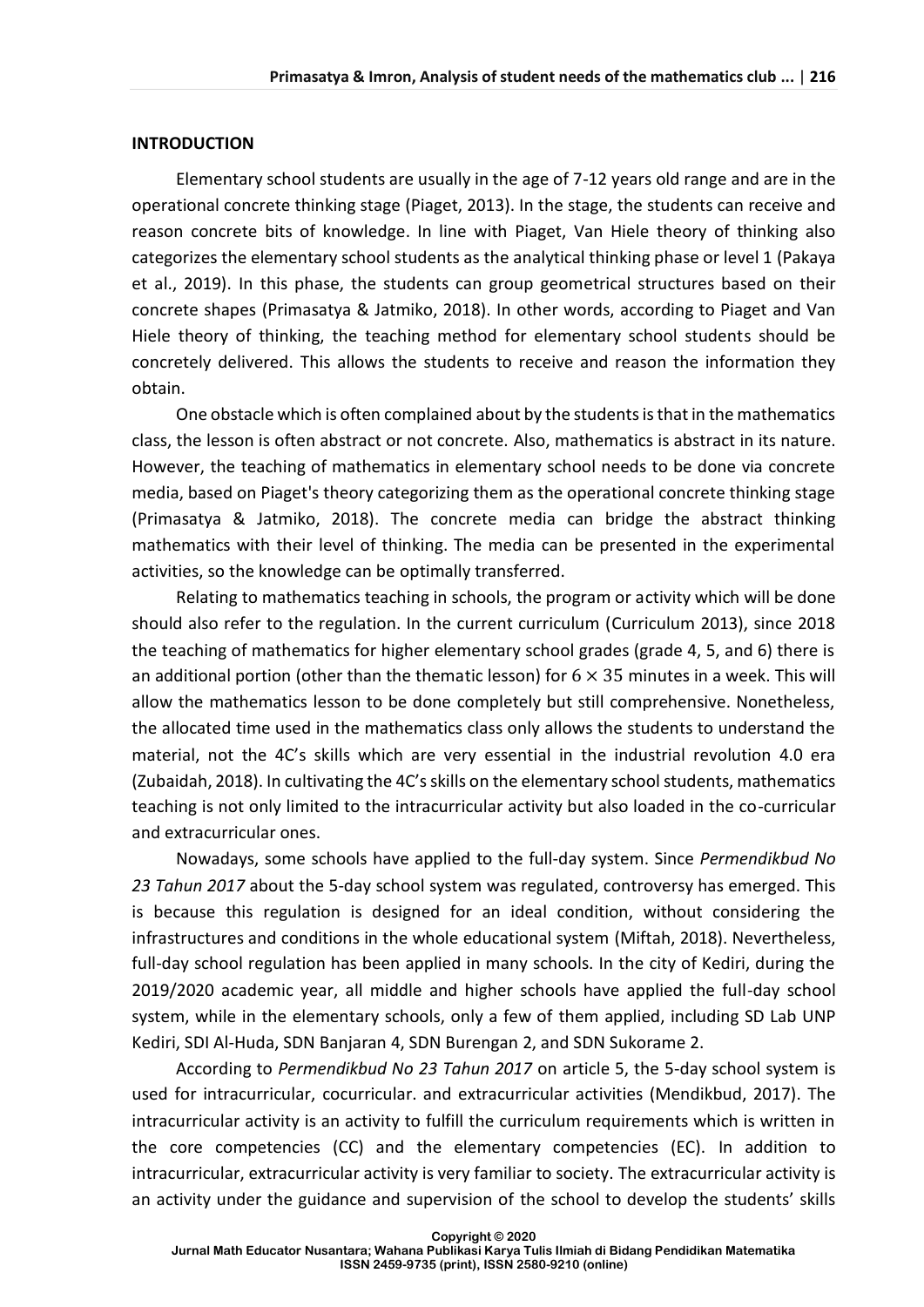and interests. The extracurricular activity is mainly sports such as taekwondo and basket ball, or activities like scout and junior red cross youth.

Unlike the extracurricular activity, the cocurricular activity is still unfamiliar to the people outside of educational backgrounds. Cocurricular activity is a strengthening or deepening activity to support the purpose of the intracurricular one. The cocurricular activity is aimed to support the implementation and deepen the taught materials, and to train the students' responsibility (Mujiwati dkk., 2020). Knigh & Novoseligch (2017) make a definition of cocurricular activities are meant to be an extension oflearning experiences associated with the formal didactic curriculum. An example of this activity is exercises done during the highest grade on every educational level. The basic difference between the co-curricular and extracurricular activities is their relation to the intracurricular lessons. If an activity is done to deepen an intracurricular material, then it is a cocurricular activity. If it is done to develop the students' skills and interests, it is an extracurricular one.

According to *Permendikbud No 23 Tahun 2017*, the teaching media on intracurricular activities have been regulated by the government which is teachers' and students' books, but the teaching media and the implementation of cocurricular activities are directly managed by the school independently or co-worked with other institution outside of the school. This will allow every school to implement a different program that will suit the school's needs and characteristics. Some cocurricular activities which have been done in many schools, such as abacus arithmetic as studied by Rivilla (2014), and movie time, creative day, and reading day in SD Lab UNP as reported by Mujiwati dkk. (2020). However, the cocurricular activities have not been optimally implemented, still incidentally done, and have not yet had adequate materials.

The cocurricular is necessary for the full-day school, especially for mathematics-based competencies. This is because the mathematics lesson in the intracurricular activity has not accommodated the students' needs for deep understanding and experimental activities (Rivilla, 2014). One implementable mathematics cocurricular activity is the Mathematics Club (MC). MC is an experimental mathematics activity implemented to support the mathematics lessons in the intracurricular stage and it serves teaching media. The experimental activity in the MC is expected to develop the students' 4C's skills. This activity is designed differently from the intracurricular lesson. The students conduct experiments while playing games. Specifically, this article elaborates the students' and the school's needs regarding to the MC cocurricular activity for the elementary school students in developing their 4C's skills.

The MC serves experimental activities which are delivered casually so that the students don't feel pressured in doing their tasks. In cultivating the students' 4C's skills, the experimental activities are done in a group to grow their collaboration and communication skills. As stated by Ruqoyah (2018), the experimental activities from the contextual materials can enhance the students' collaboration and communication ability. Besides, the contents of the experimental activities include open-ended exercises with HOTS that will enable them to think critically and creatively. Therefore, it is necessary to design a cocurricular activity MC with the modules and media to conduct the experiments.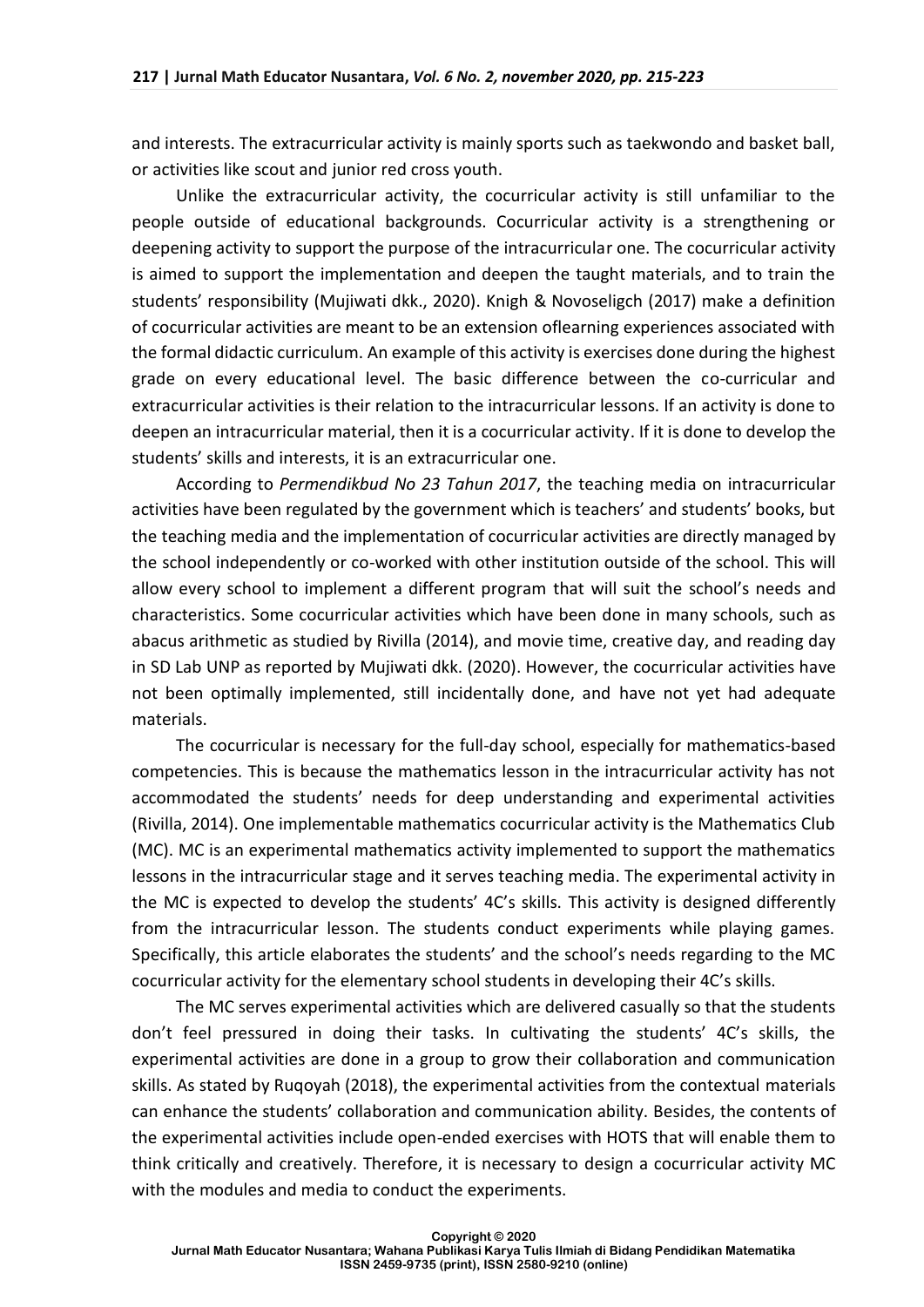#### **METHODS**

The experimental method for this research is a composite explorative method. The steps in the explorative study are topic decision, literature study, data acquisition, data processing, and conclusion making (Morissan, 2017). The topic is chosen based on the research roadmap relating to the MC co-curricular activity to develop the 4C's. The next step is a literature study related to co-curricular activity and the 4C's skills. The research is continued by aligning the experimental instrument and data acquisition and analysis. The result is then discussed and is used to conclude.

Specifically, this study discusses the analysis of the students' and the teachers' requirements. The requirements analysis is conducted to learn the learning condition as well as the students' needs during the lesson (Maulana, 2018). The research was conducted during the COVID-19 pandemic so the data acquisition was done remotely. In conducting the requirements analysis, the researchers use instruments such as questionnaires on students' responses uploaded to google form and it is then broadcasted through the teachers' network in the elementary schools of Kediri City and Regency. The questionnaire contains 15 questions related to 1) the students' interest in mathematic, 2) the students' learning style during class, 3) the depth of the lesson taught during class, 4) media implementation during class.

From the broadcasted questionnaire, there are 242 student respondents, with 46 of them from full-day schools in Kediri City and Regency. In addition to the questionnaire, the researchers also interviewed one sample of students and one of the teachers who are in the full-day school. The interview with the student was done to elaborate on the questionnaire result, while that of the teacher was to learn the teaching process in the full-day school, especially for the co-curricular aspect.

#### **RESULTS AND DISCUSSION**

The requirements analysis was conducted to obtain the information related to the students' requirements during the lesson which then is used to design the teaching media (Suhendri dan Suparman, 2018). The result of this analysis is used to decide the alternative solution to the occurring problems (Putra & Syarifuddin, 2019). This article specifically discusses the elementary school students' requirements for MC in the full-day school cocurricular activity.

The Mathematics Club (MC) is an experimental activity delivered casually, supported with modules and media as its experimental means. This activity allows the students to study more happily with mathematical games. The evaluation of the activity is conducted as an individual game, group game, mathematics tournament, and HOTS problem-solving. The MC module contains the steps in the mathematical experiment along with its evaluation as a game or HOTS exercises at the end of every activity. In the experimental activity, the mathematics media is required to concretize the abstract mathematical concepts. The module as well as the media are designed to be used in a small group of 2-3 people, this is to ensure maximum students' involvement. This is in line with the result from the questionnaire showing that the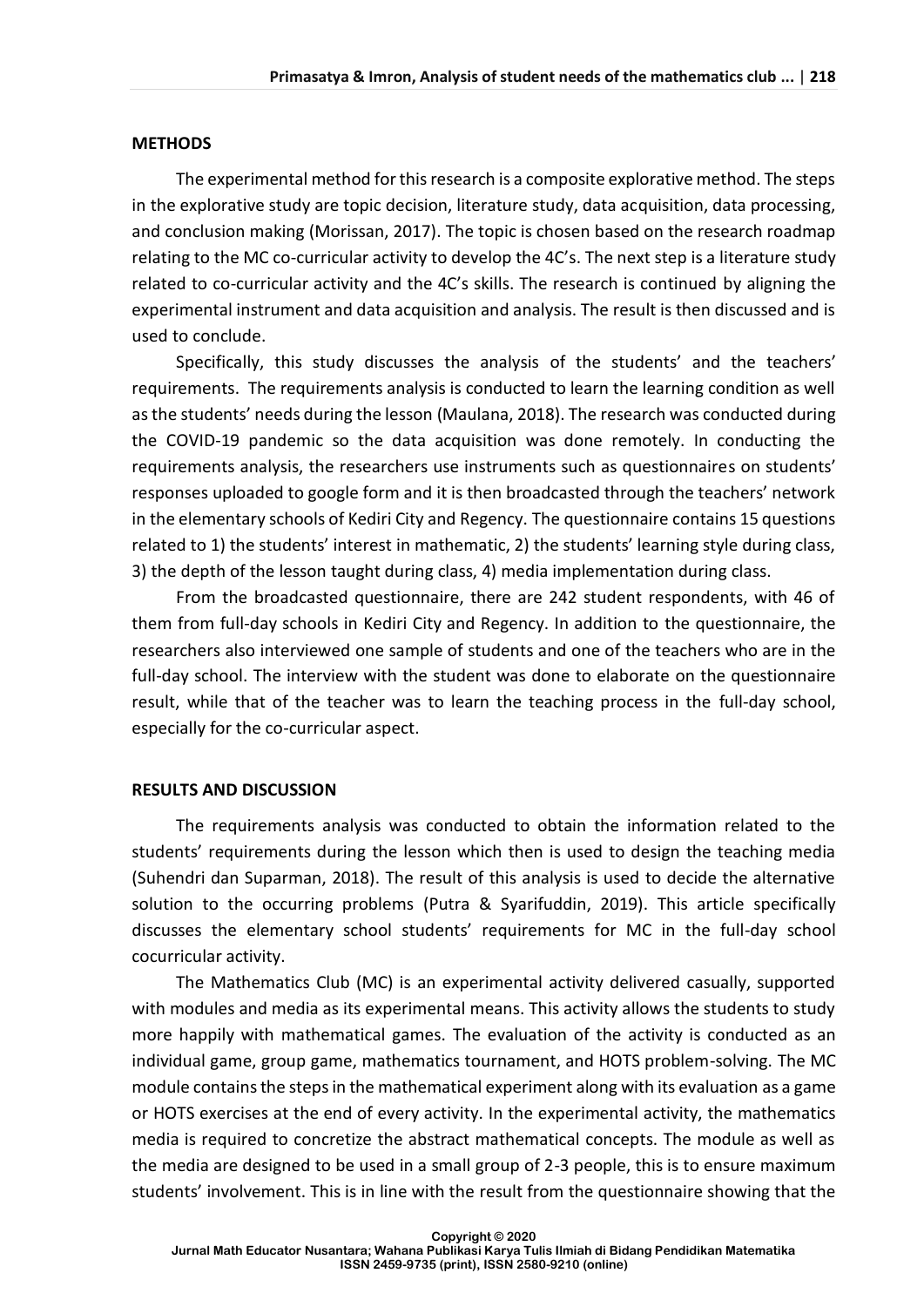majority of the students prefer experimental activity. The result shows that 65% of the students prefer experimental, while 22% are doubtful, and 7% of them dislike it. The result also shows that 71% of the students enjoy playing while studying and 91% of them enjoy studying with media or props which they can use directly (Table 1). According to this result, the co-curricular activity is better with experimental activities involving media and delivered casually as a game, to deepen the students' understanding of mathematics.

|              |                                                                                | Percentage of the students' answer |                 |          |                           |
|--------------|--------------------------------------------------------------------------------|------------------------------------|-----------------|----------|---------------------------|
| No           | <b>Statement in the questionnaire</b>                                          | <b>Disagree</b>                    | <b>Doubtful</b> | Agree    | <b>Extremely</b><br>agree |
| $\mathbf{1}$ | I like studying while playing.                                                 | 15% (7)                            | 13% (6)         | 30% (14) | 41% (19)                  |
| 2            | I like studying mathematics.                                                   | 15% (7)                            | 22% (10)        | 48% (22) | 15% (7)                   |
| 3            | I understand the mathematics teacher's lesson<br>easily.                       | $0\%$ (0)                          | 43% (20)        | 48% (22) | 9% (4)                    |
| 4            | Class activity is fun.                                                         | 4% (2)                             | 20% (9)         | 50% (23) | 26% (12)                  |
| 5            | Studying mathematics is more interesting when it<br>involves group discussion. | 11% (5)                            | 15% (7)         | 52% (24) | 22% (10)                  |
| 6            | I like studying with media or props.                                           | $2\%$ (1)                          | 7% (3)          | 41% (19) | 50% (23)                  |
| 7            | I like studying myself by doing the exercises in the<br>book.                  | 4% (2)                             | 20% (9)         | 50% (23) | 26% (12)                  |
| 8            | I enjoy experimental works.                                                    | $7\%$ (3)                          | 28% (13)        | 43% (20) | 22% (10)                  |
| 9            | Mathematics makes me dizzy.                                                    | 17% (8)                            | 22% (10)        | 41% (19) | 20% (9)                   |
| 10           | I don't have a special schedule to learn mathematics<br>at home.               | 28% (13)                           | 20% (9)         | 46% (21) | $7\%$ (3)                 |
| 11           | I forget what the teacher taught when arriving<br>home.                        | 24% (11)                           | 37% (17)        | 33% (15) | 7% (3)                    |
| 12           | I have notes on what the teacher has taught.                                   | 7% (3)                             | 11% (5)         | 43% (20) | 39% (18)                  |
| 13           | I don't enjoy reading the mathematics textbook<br>alone.                       | 33% (15)                           | 9% (4)          | 46% (21) | 13% (6)                   |
| 14           | I prefer listening to my friend's or teacher's<br>explanation on mathematics.  | $7\%$ (3)                          | 17% (8)         | 57% (26) | 20% (9)                   |
| 15           | I understand fractions.                                                        | 11% (5)                            | 41% (19)        | 26% (12) | 22% (10)                  |

|  |  | Table 1. The Students' Response Number Recapitulation |  |
|--|--|-------------------------------------------------------|--|
|--|--|-------------------------------------------------------|--|

Up to now, the co-curricular activity in school is dominated by enrichment or exercises conducted in the higher grades in each educational level. Despite that, in some schools, especially the full-day ones, co-curricular activities have been applied more variously. From the interview conducted to a teacher in SD Lab UNP Kediri which implements full-day school, it is inferred that the school has not optimally implemented the cocurricular program. SD Lab UNP Kediri has applied some cocurricular programs including Movie Time, Creative Day, Reading Day, etc. For instance, the Movie Time activity is conducted to support the materials on listening, summarizing, and communicating a story. The movie played is also integrated with the Citizenry lesson (*PPKn*) containing character cultivating to the students. Although the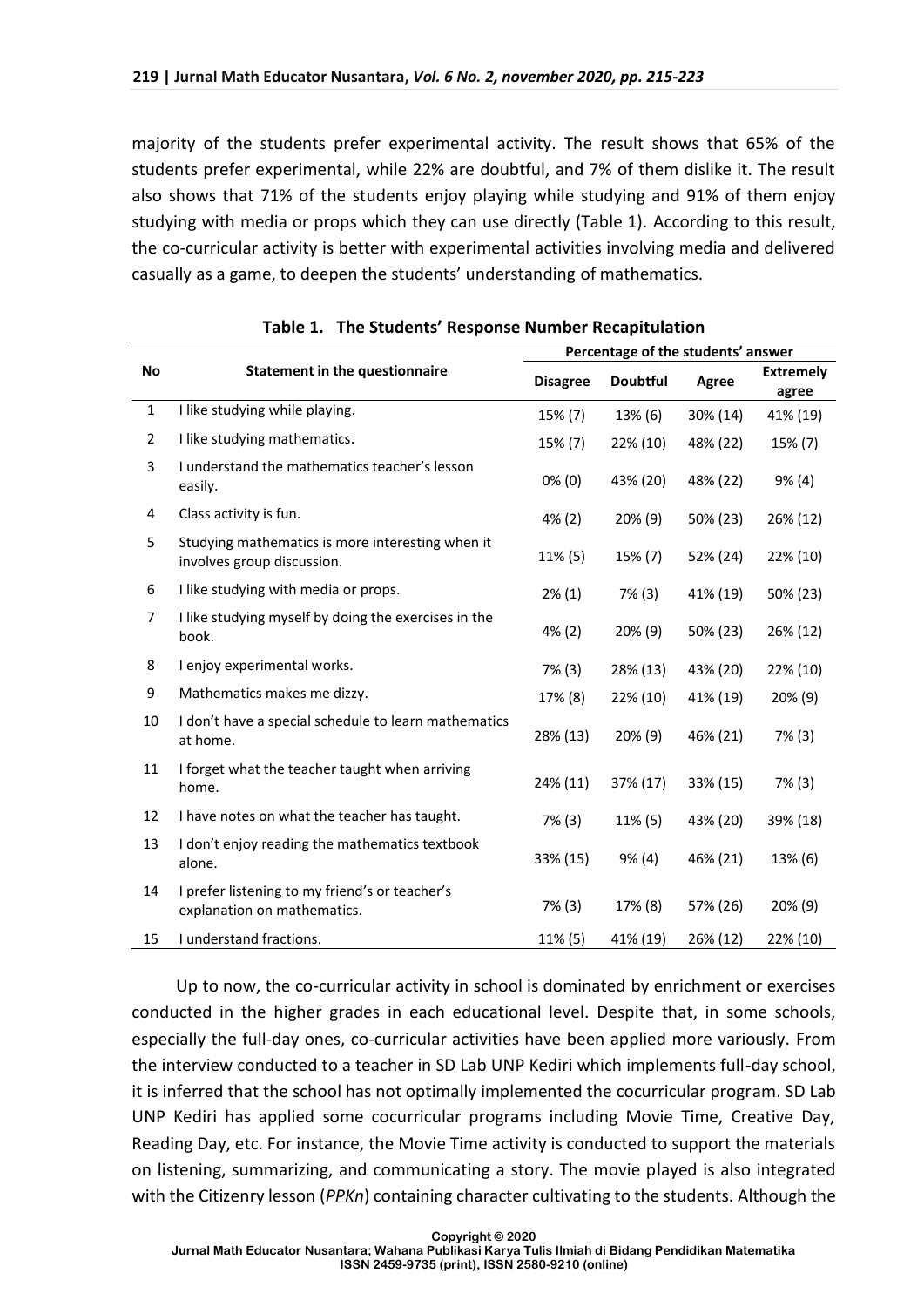school has had an interesting cocurricular activity and integrated with the intracurricular one, there are still a few obstacles in conducting the program. The activity is not yet well organized due to the lack of planning on the type of cocurricular activity to be delivered. Consequently, the movie is sometimes unsuitable to the proposed intracurricular activity. In addition to SD Lab UNP Kediri, SDN Banjaran 4 Kediri has also implemented a full-day school. However, like SD Lab UNP Kediri, the cocurricular activity in the school has not progressed well either. Here is a sample of an interview with a teacher of SD Lab UNP Kediri.

| Researcher<br><b>Teacher</b> | : Is there any cocurricular activity in SD Lab UNP Kediri?<br>: Yes, there is. We have movie time, creative day, and reading<br>day. In movie time, the students watch a short movie. It can be<br>folklore or another theme. In creative day, the students conduct<br>a scientific experiment. And reading day is related to Bahasa<br>Indonesia in which the students are asked to read a story and tell<br>it back. |
|------------------------------|------------------------------------------------------------------------------------------------------------------------------------------------------------------------------------------------------------------------------------------------------------------------------------------------------------------------------------------------------------------------------------------------------------------------|
| Researcher                   | : Is there any special module in the implementation?                                                                                                                                                                                                                                                                                                                                                                   |
| Teacher                      | : There is no module. The co-curricular activity is spontaneity. So<br>the material is prepared only when conducted, so there is no<br>module yet.                                                                                                                                                                                                                                                                     |
| Researcher                   | : So the activity itself is not yet structured, is it? Then, is the<br>cocurricular material suitable for the intracurricular one?                                                                                                                                                                                                                                                                                     |
| <b>Teacher</b>               | : Sometimes it is, sometimes it isn't. But if we get a suitable<br>material, we will refer it to the intracurricular lesson.                                                                                                                                                                                                                                                                                           |

According to the interview, it is inferred that the well-prepared plan for the cocurricular activity is not yet available. The activity needs to be prepared well for it to be optimally implemented. A teaching plan is a process of translating the curriculum to be applied in the teaching process (Sanjaya, 2015). Therefore, the cocurricular which is mandatory in the curriculum requirement needs a good preparation from the material into the media to be used. The design of teaching material for the co-curricular activity also needs to be suitable for the intracurricular one which needs enrichment and deep understanding. Interview with the teacher and the student is necessary to know which lesson needs enrichment in the cocurricular program.

According to the students' questionnaire response, the fraction lesson is one of the difficult lessons to understand. It is proved with the misconception in the material, as seen in Figure 1.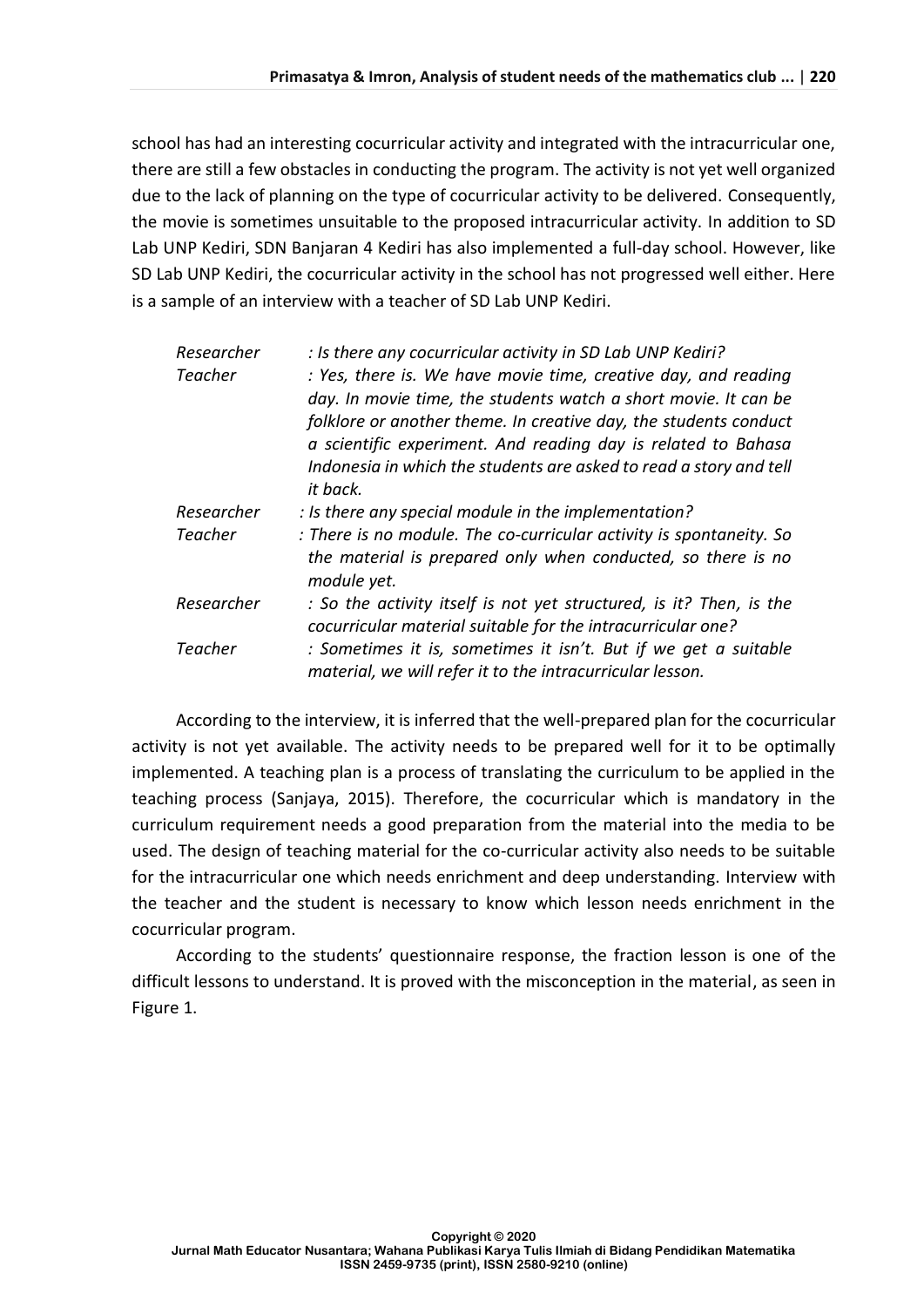| <b>Ayo Berlatih</b>                                                                             |
|-------------------------------------------------------------------------------------------------|
| Urutkan pecahan berikut dari yang terkecil ke yang terbesar.                                    |
| a. $\frac{1}{8}, \frac{1}{2}, \frac{1}{4}$ $\frac{1}{2}, \frac{1}{4}$                           |
|                                                                                                 |
| c. $\frac{2}{4}, \frac{1}{4}, \frac{3}{4}$ $\left(\frac{1}{4}\right), \frac{3}{4}, \frac{3}{4}$ |
| 88<br>Buku Siswa SD/MI Kelas IV                                                                 |

Figure 1. A student's work on arranging fractions.

The researcher asked the student after doing the fraction problem (Figure 1), how the student answers the question. In part (a), the student said that he saw the number in the denominator and arranged from the smallest to the largest, the same goes for part (b). However, in part (c) the student arranged the fraction according to its numerator. Here is a sample of an interview with the student.

| Researcher     | : How did you do problem $(a)$ ?                     |
|----------------|------------------------------------------------------|
| <b>Student</b> | : Just arrange it from the smallest.                 |
| Researcher     | : So, you think that 1/2 is the smallest, don't you? |
| <b>Student</b> | : Yes, I do.                                         |
| Researcher     | : Why is $\frac{1}{2}$ smaller than $\frac{1}{8}$ ?  |
| <b>Student</b> | : Because 2 is smaller than 8.                       |

When the interview was conducted, the teacher also stated that fraction is a difficult lesson for the students to understand. Various studies also indicate the students' difficulty and misconceptions about the fraction. As stated by (Primasatya & Mukmin, 2020; Ermayani et al., 2019; Arsyad & Hakim, 2019), the fraction can be one topic for the enrichment program in the MC co-curricular activity in a full-day school.

In addition to enrichment, the MC activity can also be an activity to develop the students' 4C's skills, to face the industrial revolution 4.0. The experimental activity in MC conducted in a group can grow their collaboration and communication skills. While the supervised discovery which is done in the experimental work and the HOTS can grow their critical and creative thinking skills. In the end, the MC cocurricular activity is needed by the elementary school students to develop their 4C's skills to face the industrial revolution 4.0.

#### **CONCLUSION**

According to requirements analysis by interview, documentations, and questionnaires, it is inferred that the students still consider mathematics a difficult lesson. The students prefer experimental activity in a casual game similar to their extracurricular activities. Referring to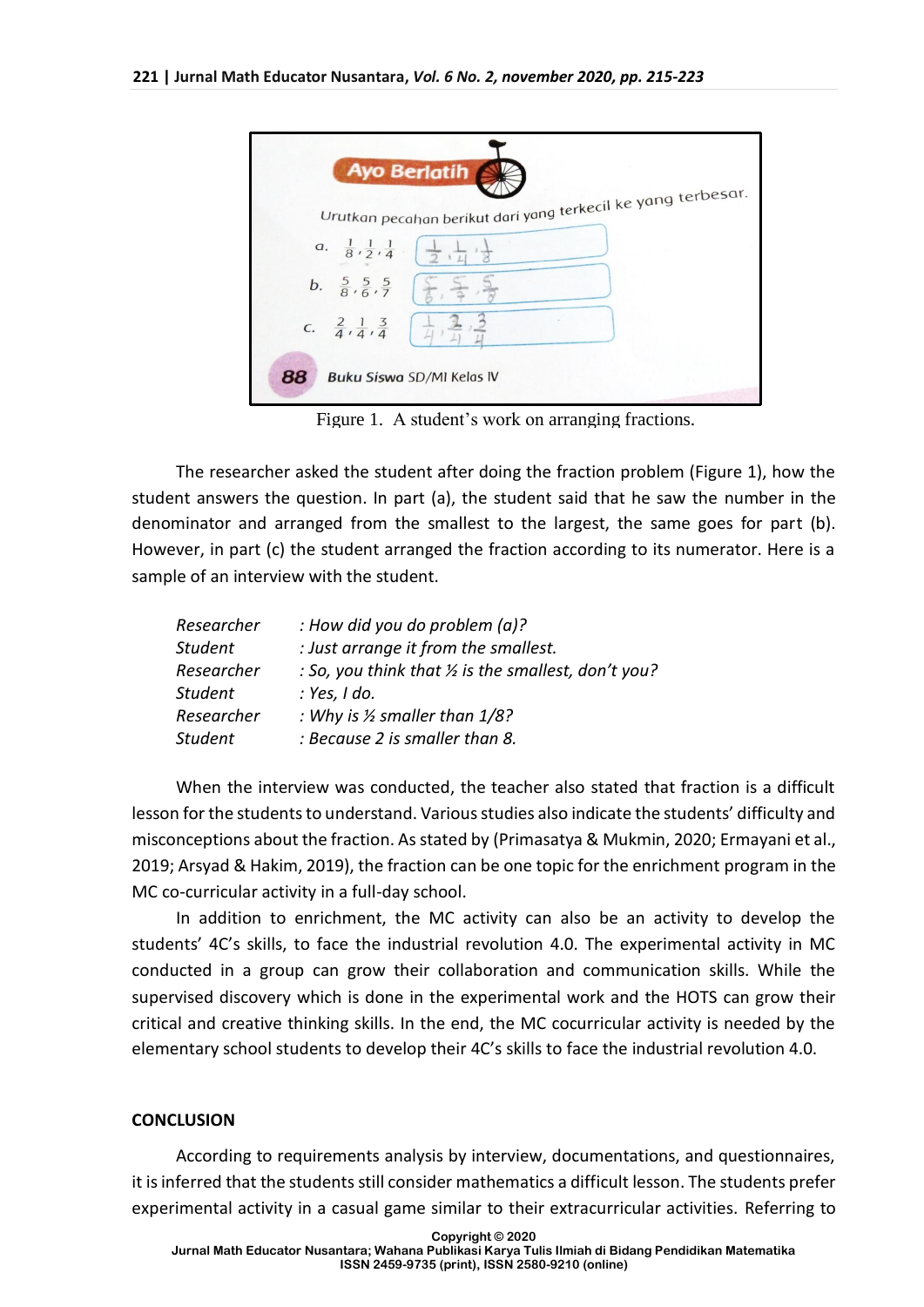these results, it is necessary to have an activity like MC which doesn't make the students feel pressured. In order to develop the students' 4C's skills, experimental works are done in group to grow their collaboration and communication skills. The contents of the experimental works include open-ended problems and HOTS problems allow them to develop critical and creative thinking. Hence, it is necessary to design a cocurricular activity mathematics club (MC) containing modules and media to conduct the experimental activities.

### **DAFTAR PUSTAKA**

- Arsyad, R. Bin, & Hakim, A. (2019). Diagnosis Kesulitan Penyelesaian Soal Matematika Pokok Bahasan Pecahan pada Siswa SD Muhammadiyah 2 Kota Sorong. *Qalam : Jurnal Ilmu Kependidikan*. https://doi.org/10.33506/jq.v8i1.474
- Ermayani, L., Suarjana, I. M., & Parmiti, D. P. (2019). Analisis Kemampuan Siswa dalam Menyelesaikan Soal Pecahan Sederhana. *Jurnal Pedagogi Dan Pembelajaran*. https://doi.org/10.23887/jp2.v1i1.19325
- Knight, D. B., & Novoselich, B. J. (2017). Curricular and co-curricular influences on undergraduate engineering student leadership. Journal of Engineering Education, 106(1), 44-70.
- Maulana, M. dan S. (2018). Analisis Kebutuhan Lembar Kerja Siswa Berpendekatan Matematika Realistik Untuk Siswa Kelas VIII. *Prosiding Seminar Nasional Etnomatnesia*, *22*, 367–371. http://jurnal.ustjogja.ac.id/index.php/etnomatnesia/article/view/2349
- Mendikbud. (2017). *Permendikbud No 23 Tahun 2017 Tentang Hari Sekolah*. Berita Negara Republik Indonesia Tahun 2017 Nomor 829. https://psmk.kemdikbud.go.id/epub/download/Qm0bsKt0F28yttJjlnfVRW2876LRIIQchE 3d2RJD.pdf
- Miftah, M. (2018). Menakar kebijakan full day school (Studi Analisis Permendikbud No 23 Tahun 2017). *Jurnal Perspektif*, *2*(1), 1. https://doi.org/10.15575/jp.v2i1.14
- Mujiwati, E. S., Soenarko, B., Permana, E. P., Sahari, S., Primasatya, N., Hunaifi, A. A., & Aka, K. A. (2020). *Pelatihan Pengembangan Program Kokurikuler Bagi Guru SD Laboratorium UN PGRI Kediri*. *3*(2), 165–172.
- Pakaya, W. C., Qohar, A., & Susiswo. (2019). Keterampilan Geometri Siswa Kelas IV Sekolah Dasar Berdasarkan Teori Van Hiele Level Analisis. *Journal Pendidikan: Teori, Penelitian, Dan Pengembangan*, *4*(3), 310–316.
- Piaget, J. (2013). The construction of reality in the child. In *The Construction of Reality in the Child*. https://doi.org/10.4324/9781315009650
- Primasatya, N., & Jatmiko, J. (2018). Pengembangan multimedia geometri berbasis teori berpikir van hiele guna meningkatkan kemampuan berpikir kritis siswa kelas V. *JIPMat*. https://doi.org/10.26877/jipmat.v3i2.2745